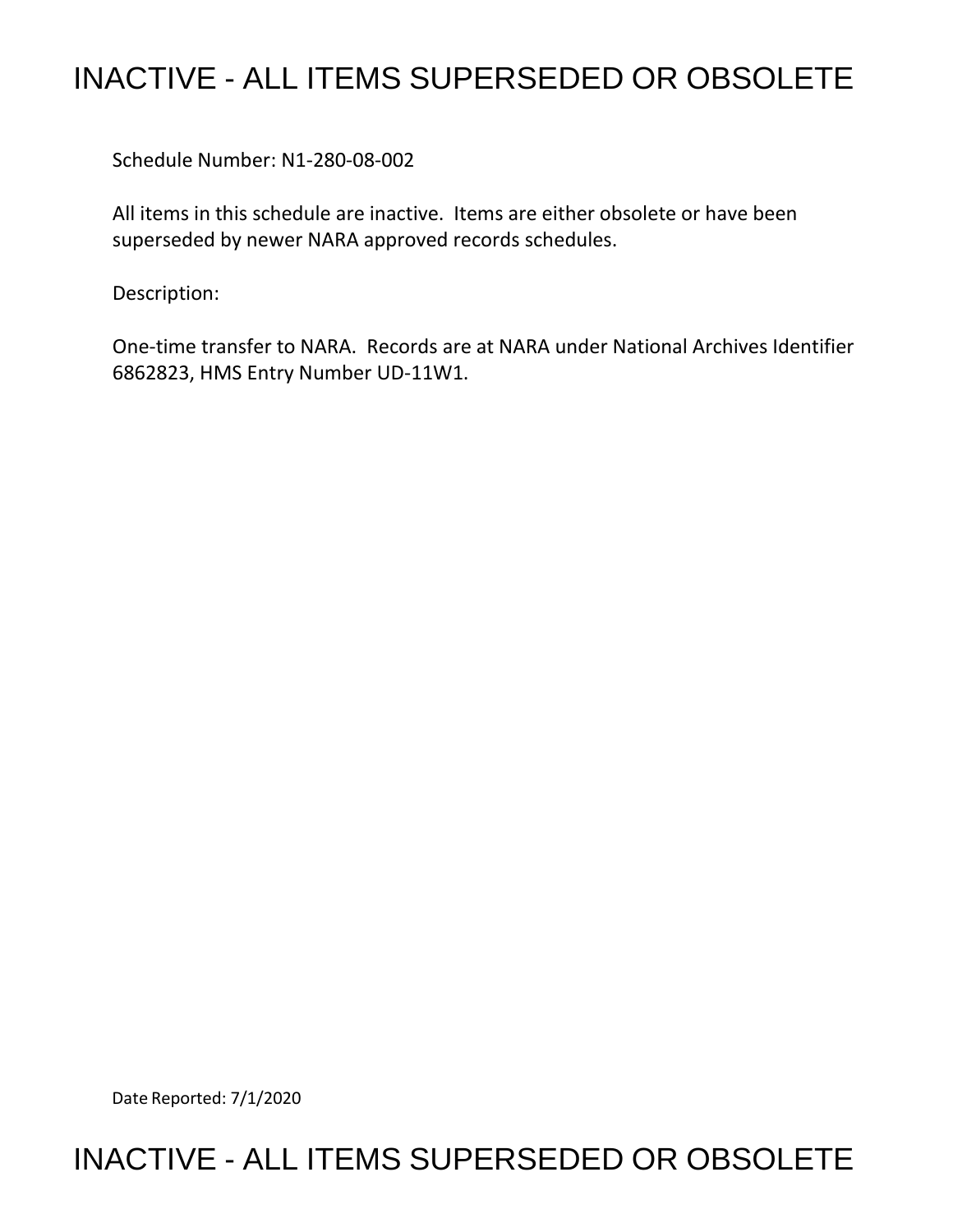| <b>Request for Records Disposition Authority</b>                                                                                                                                                                                                                                                                                                                                                  |                                                                                                      |                    | Leave Blank (NARA Use Only)                                                             |                                |  |
|---------------------------------------------------------------------------------------------------------------------------------------------------------------------------------------------------------------------------------------------------------------------------------------------------------------------------------------------------------------------------------------------------|------------------------------------------------------------------------------------------------------|--------------------|-----------------------------------------------------------------------------------------|--------------------------------|--|
| (See Instructions on reverse)<br>To National Archives and Records Administration (NIR)                                                                                                                                                                                                                                                                                                            |                                                                                                      | Job Number         | $N - 280 - 08 - 3$                                                                      |                                |  |
| Washington, DC 20408                                                                                                                                                                                                                                                                                                                                                                              |                                                                                                      | Date Received      |                                                                                         |                                |  |
| 1 From (Agency or establishment)<br>FEDERAL MEDIATION AND CONCILIATION SERVICE                                                                                                                                                                                                                                                                                                                    |                                                                                                      |                    |                                                                                         |                                |  |
| 2 Major Subdivision                                                                                                                                                                                                                                                                                                                                                                               |                                                                                                      |                    | Notification to Agency                                                                  |                                |  |
| Office of Information Technology                                                                                                                                                                                                                                                                                                                                                                  |                                                                                                      |                    | In accordance with the provisions of 44<br>USC 3303a, the disposition request, in-      |                                |  |
| 3 Minor Subdivision                                                                                                                                                                                                                                                                                                                                                                               |                                                                                                      |                    | cluding amendments, is approved except for<br>items that may be marked "disposition not |                                |  |
| Administrative Services/Records Management                                                                                                                                                                                                                                                                                                                                                        |                                                                                                      |                    | approved" or "withdrawn" in column 10                                                   |                                |  |
| Name of Person with whom to confer                                                                                                                                                                                                                                                                                                                                                                | 5 Telephone (include area code)                                                                      | Date               |                                                                                         | Archivist of the United States |  |
| Dean Bundy                                                                                                                                                                                                                                                                                                                                                                                        | $703 - 402 - 3806$                                                                                   | $4$ rwler          |                                                                                         | Malin                          |  |
| <b>6 Agency Certification</b>                                                                                                                                                                                                                                                                                                                                                                     |                                                                                                      |                    |                                                                                         |                                |  |
| I hereby certify that I am authorized to act for this agency in matters pertaining to the disposition of its records and that the records proposed<br>for disposal on the attached<br>periods specified, and that written concurrence from the General Accounting Office, under the provisions of Title 8 of the GAO Manual for<br>Guidance of Federal Agencies<br>is not required<br>is attached | page(s) are not now needed for the business of this agency or will not be needed after the retention | has been requested |                                                                                         |                                |  |
|                                                                                                                                                                                                                                                                                                                                                                                                   | Title                                                                                                |                    |                                                                                         | Date (mm/dd/yyyy)              |  |
| Signature of Agency Representative                                                                                                                                                                                                                                                                                                                                                                | FMCS Records Manager                                                                                 |                    |                                                                                         | 2/11/2008                      |  |
|                                                                                                                                                                                                                                                                                                                                                                                                   |                                                                                                      |                    | 9 GRS or                                                                                | 10 Action                      |  |
| 8 Description of Item and Proposed Disposition<br>ltem<br>Number                                                                                                                                                                                                                                                                                                                                  |                                                                                                      |                    | Superseded<br>Job Citation                                                              | taken (NARA<br>Use Only)       |  |
| Federal Mediation and Conciliation Service<br>Atomic Energy Labor-Relations Management Panel Records,<br>1949-1984.<br>See attached description and box listing.<br>Disposition:                                                                                                                                                                                                                  | Permanent. Transfer Immediately to NARA<br>upon approval of this schedule!                           |                    |                                                                                         |                                |  |
|                                                                                                                                                                                                                                                                                                                                                                                                   |                                                                                                      |                    |                                                                                         |                                |  |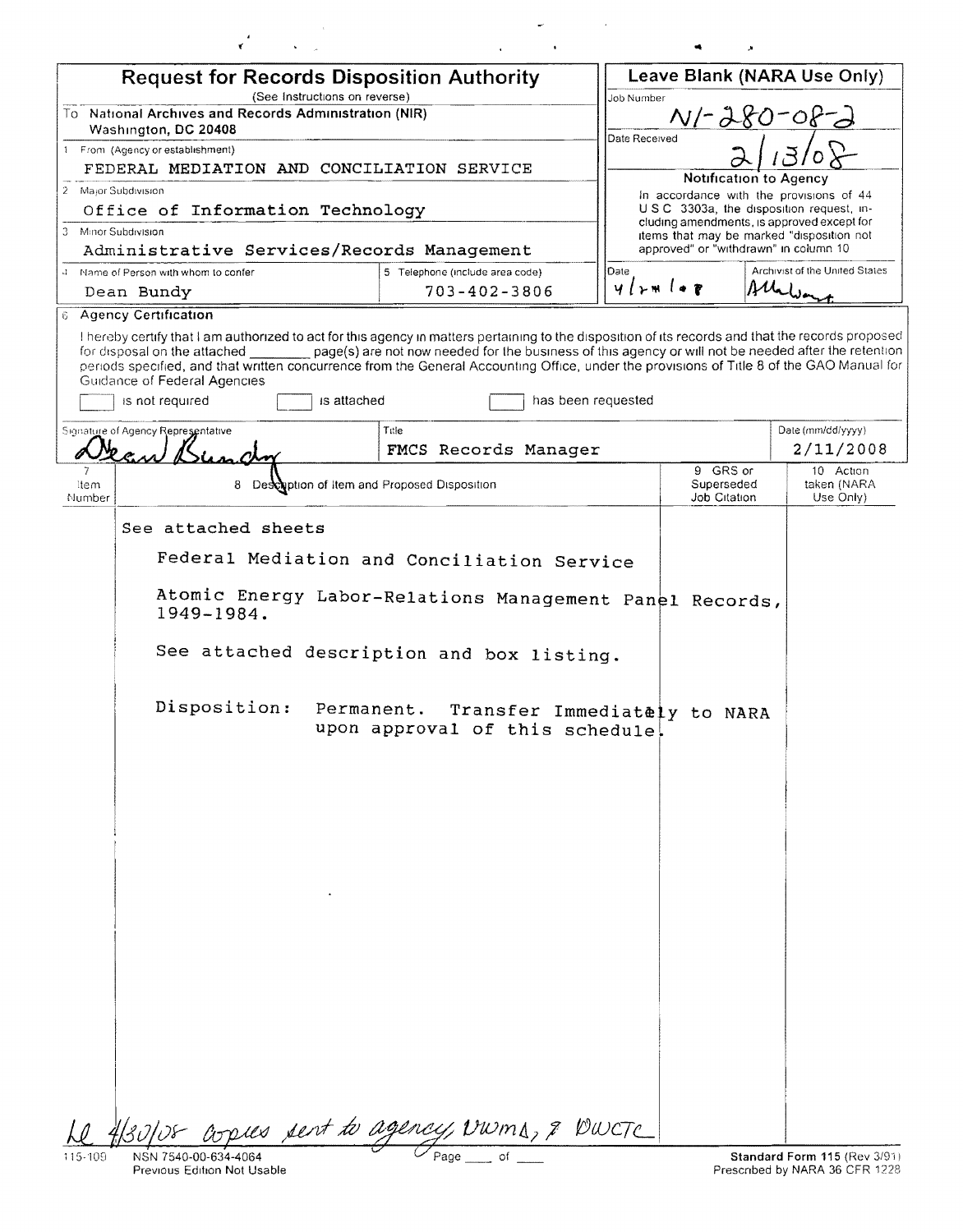$\mathcal{L} = \mathcal{L} \times \mathcal{L}$ 

## *Atomic Energy Labor-Relations Management Panel Records, 1949-1984*

.. ...

Proceedings, exhibits, reports, correspondence, and similar documents descnbmg the work of the Atomic Energy Labor-Relallons Management Panel from 1949 to ca 1984 The Panel was established in 1949 by President Harry Truman to mediate labor-management disputes in the strategically critical atomic energy industry The Federal Mediation and Conciliation Service (FMCS) sponsored and supported the Panel through most of its tenure It was most active in the years between 1950 and 1970, and the records reflect that

The AELRMP records comprise about 16 cubic feet or 16 standard size records center storage boxes What follows is a brief description of the contents of each box It is not possible to list contents by folder because many of the documents are not in labeled folders They are loosely bundled or fastened, placed m envelopes, or simply laid in the boxes Numbers in parentheses are Iron Mountain's tracking and box 1nformat1on

## Boxes

- 1 (BAL04643101) AELMRP administrative history files General Electnc, Hanford Site (Hanford, Washmgton), Reynolds Electric (REECO), Nevada Test Site (NTS), 1963-64 Includes presentations ot facts to Panel members by parties mvolved, reports, proceedmgs and administrative records concerning disputes between General Electric company and its muons at the Hanford, Washmgton and Nevada Test Site locations
- 2 (BAL04643102) AELRMP hearings, proceedmgs, reports, and supporting documentation, Nevada Test Site (NTS) and Los Alamos, New Mexico, 1962, 1973
- 3 (BAL04643103) Documentation of the role and proceedings of the Atomic Energy Labor-Relations Management Panel m the matter of Reynolds Electrical and Engmeenng Company, INC and International Union of Operating Engineers Local Union No 12, Las Vegas, Nevada, August-December 1970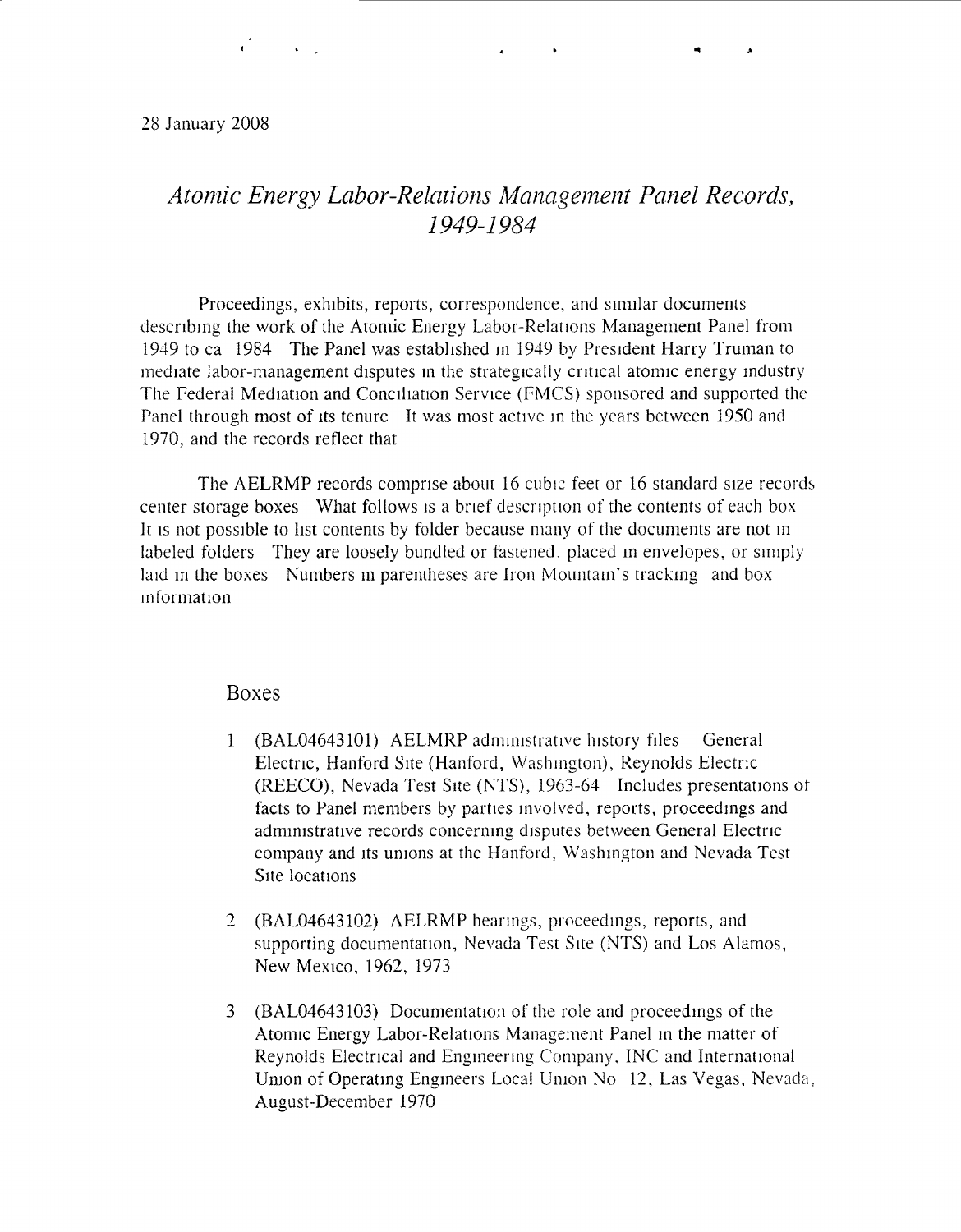4 (BAL04643106) Administrative history records of the AELRMP -1949-64, mcludmg correspondence and reports of the Davis Panel (ongmal AELRMP) 1949-52

 $\mathcal{L}^{\text{max}}$  . The  $\mathcal{L}^{\text{max}}$ 

- 5. (BAL04643108) Davis Panel semi-annual reports and supportmg papers through 1954; AELRMP case reports 1953-57, reports and proceedmgs REECO and unions, 1970
- 6 (BAL04643109) AELMRP (Labor-Management Relations Panel (LMRP) after 1980) administrative history documents, circa 1953-1984
- 7 (BAL04643110) AELMRP documents -- hearmgs transcripts and supporting administrative correspondence involving labor/management mediations between Reynolds Electnc (REECO) and teamsters/warehousemen and culmary umons at Nevada Test Site locations and facilities, 1965-66
- 8 (BAL04643111) AELRMP hearings, proceedmgs, reports, and supporting documentation, Mason-Hanger, Silas Mason Company, Inc. and umons, Pantex Plant, Amarillo Texas, 1985
- 9 (BAL04643113) Records of the Atomic Energy Labor-Management Relations Panel m the Matter of Hanger-Mason, Silas Mason Company, Amarillo, Texas, and Plumbers and Pipefitters at the Iowa Ordinance Plant, Burlmgton, Iowa, 1962-65
- 10 (BAL04643114) AELMRP documents -- hearings transcnpts and supporting administrative correspondence and other papers involving labor/management mediations in Idaho (National Reactor Testing Station) New Mexico (Los Alamos National Laboratory, Zia Corporation and unions), Rocky Flats Colorado (Dow Chemical and unions), Paducah, Kentucky (Union Carbide and unions) and Nevada (NTS, Reynolds Electric (REECO) and unions), 1968-1972
- 11 (BAL04643115) AELMRP mediation proceedings and exhibits, Reynolds Electric Engmeenng Company (REECO) and Operating Engineers. Las Vegas, NV 1970
- 12 (BAL04643117) AELMRP mediation proceedings and exhibits, Pan Am World Airways Nuclear Rocket Development Station and Transport Workers' Umon, AFL- CIO, Jackass Flats, NV 1964-65